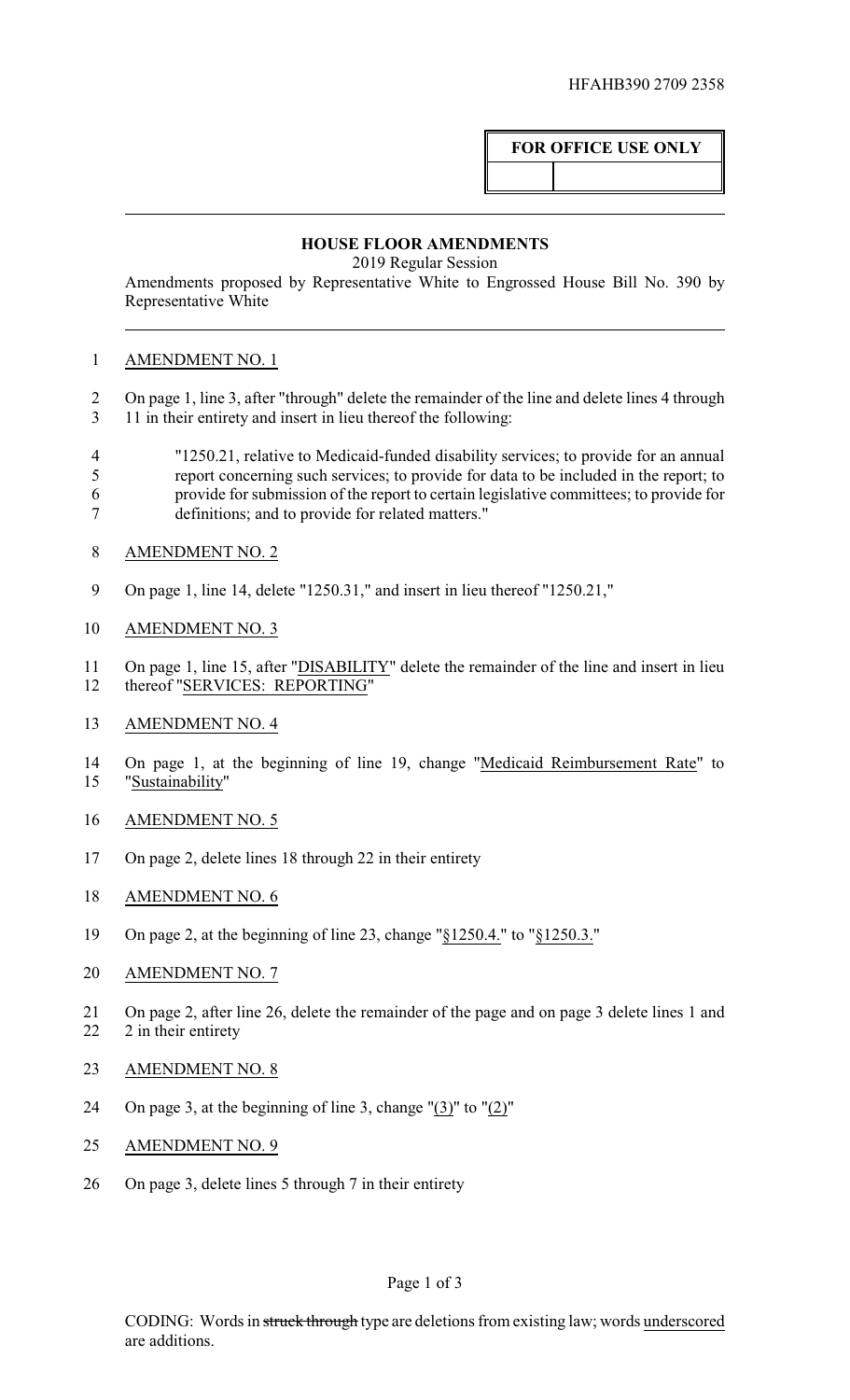- AMENDMENT NO. 10
- On page 3, at the beginning of line 8, change "(5)" to "(3)"
- AMENDMENT NO. 11
- 4 On page 3, at the beginning of line 11, change " $(6)$ " to " $(4)$ "
- AMENDMENT NO. 12
- 6 On page 3, at the beginning of line 14, change " $(7)$ " to " $(5)$ "
- AMENDMENT NO. 13
- On page 3, delete lines 17 through 19 in their entirety
- AMENDMENT NO. 14
- On page 3, at the beginning of line 20, change "(9)" to "(6)"
- AMENDMENT NO. 15
- On page 3, delete lines 22 and 23 in their entirety
- AMENDMENT NO. 16
- On page 3, at the beginning of line 24, change "(11)" to "(7)"
- AMENDMENT NO. 17
- On page 3, after line 26, delete the remainder of the page
- AMENDMENT NO. 18
- Delete page 4 in its entirety
- AMENDMENT NO. 19
- On page 5, delete lines 1 through 27 in their entirety and insert in lieu thereof the following:
- 

#### "SUBPART B. MONITORING"

- AMENDMENT NO. 20
- On page 5, at the beginning of line 28, change "§1250.21." to "§1250.11."
- AMENDMENT NO. 21
- On page 6, at the beginning of line 10, change "§1250.22." to "§1250.12."
- AMENDMENT NO. 22
- On page 6, after line 13, delete the remainder of the page and delete page 7 in its entirety and insert in lieu thereof the following:
- "SUBPART C. REPORTING
- §1250.21. Annual report

### Page 2 of 3

CODING: Words in struck through type are deletions from existing law; words underscored are additions.